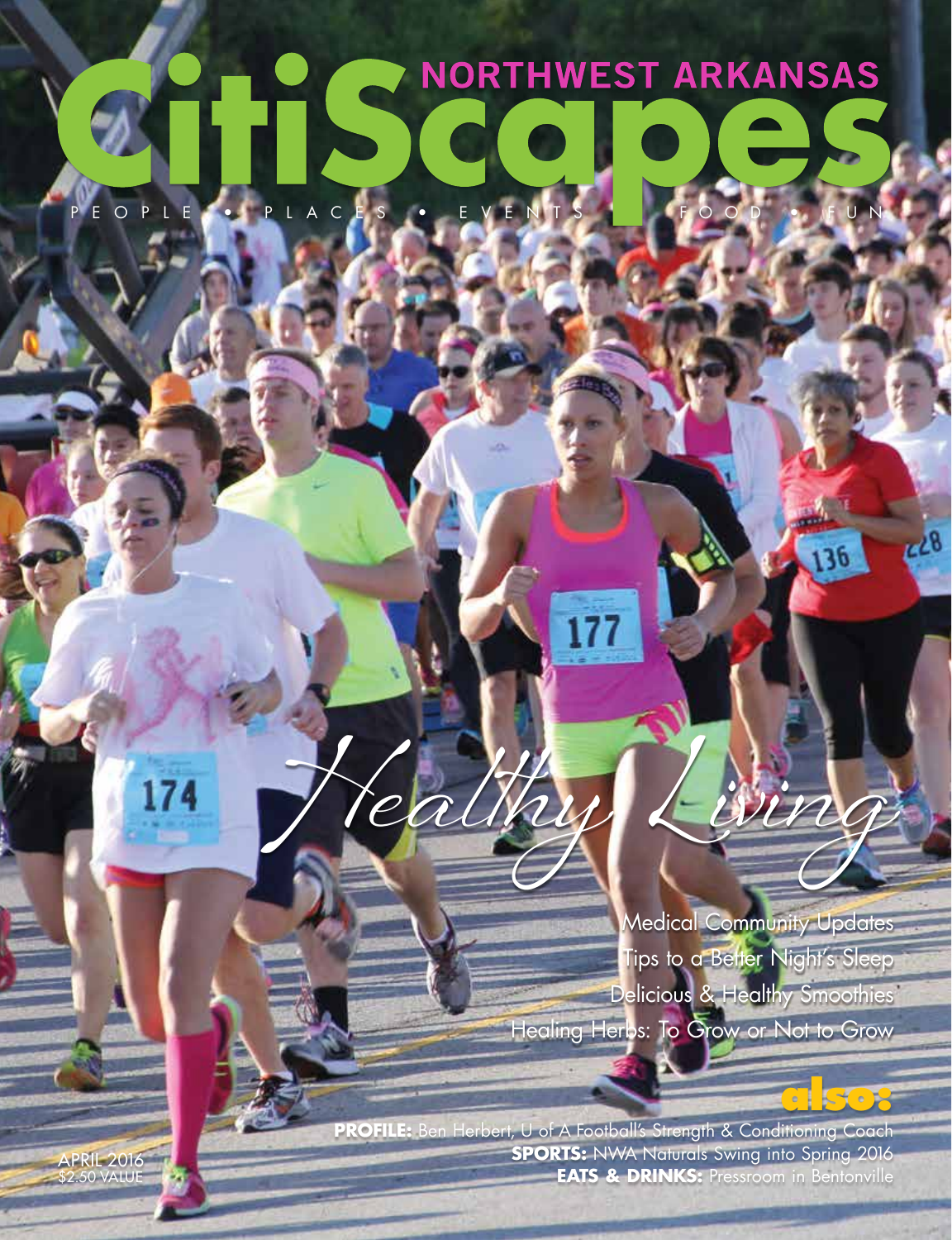# **MANA OPENS** Interim **FAYETTEVILLE BREAST CENTER**

**l** eb. 22, two months after an electrical fire forced MANA to close The Breast Center on Sunbridge Drive in Fayetteville, the physicians and staff opened an interim Fayetteville center at 3352 North Futrall Dr., next to MANA Fayetteville Diagnostic Clinic. Example 1.22, two months after an electrical welcome the tractor-trailer with the mobile<br>
fire forced MANA to close The mammography suite. "It was a beautiful<br>
Fragetteville, the physicians and staff truck pull into our pa

The temporary Breast Center location will provide the full menu of breast imaging services provided at the Sunbridge center, including diagnostic and screening services, 3D mammography, Aurora dedicated breast MRI, Sonociné dense breast screening, ultrasound, biopsy, risk assessment and genetic testing.

Immediately after the December electrical fire, patients were rescheduled at The Breast Center in Bentonville. To accommodate more patients, The Breast Center – Bentonville extended normal weekday business hours and added Saturday hours. MANA began to work on plans for an interim clinic the same week of the fire. Restoration and construction to repair the fire damage at the 55 West Sunbridge Dr. facility are expected to take six to nine months.

A mobile mammography unit with 3D capabilities arrived Feb. 7 at MANA Plaza, 3383 N. MANA Court in Fayetteville between Northwest Arkansas Pediatrics and MANA Plaza. Dr. Danna Grear was on site to



welcome the tractor-trailer with the mobile mammography suite. "It was a beautiful sight to watch the mobile mammography truck pull into our parking lot," said Dr. Grear. "We were able to start providing screening mammograms using the latest technology within 36 hours of its arrival."

In addition, a special concrete pad was poured at 3352 Futrall Dr. for a mobile Aurora Dedicated Breast MRI Unit that became available mid-March. The Breast Center in Fayetteville and Dr. Steven Harms offered the only dedicated breast MRI in Northwest Arkansas. Dedicated breast MRI is the most sensitive test available for diagnosing breast cancer. When the facility was forced to close, this service was not available at the Bentonville office or anywhere else in Northwest Arkansas.

Throughout this event, the radiologists and staff have stayed focused on patient care. Timing is very important to the care The Breast Center provides, from yearly screening mammograms to timely diagnostic care. "When our facilities are compromised, that makes our job a little harder, but we are making it work," explains Dr. Kevin Pope. "We have an amazing team of dedicated technologists, nurses, schedulers, radiologists, our fearless leader, director Sarah Faitak, and support staff at MANA, who have stayed focused on patient care." ■



. Danna Grear, Kevin a Lott, Kelly Johnson and Steven Harms have been working to open December fire forced them Interim Fayetteville Breast Center opened in February.

To schedule a yearly screening exam or other exam in Fayetteville or Bentonville, call (479) 442-6266 or request an appointment at www.mana.md.

# Arkansas Lung Cancer **SCREENING** Program a **SUCCESS**

hen Thomas Donovan started smoking in the Army Reserves in 1945, cigarettes did not have warning labels. Smoking proved to be a very difficult habit to quit that he struggled with throughout his life. In 2014, his physician, Dr. Allen Moseley, told him about a lung cancer screening CT exam. "I agreed because I knew that once it hurts, it is too late to do anything," Thomas said. He had lost his wife and brother to lung cancer.

Dr. Moseley explained that the lung screening could find cancer when it was small and treatable. In September 2014, Thomas had the screening, a low-dose CT scan of his lungs, at MANA Fayetteville Diagnostic Clinic and a cancer was found.